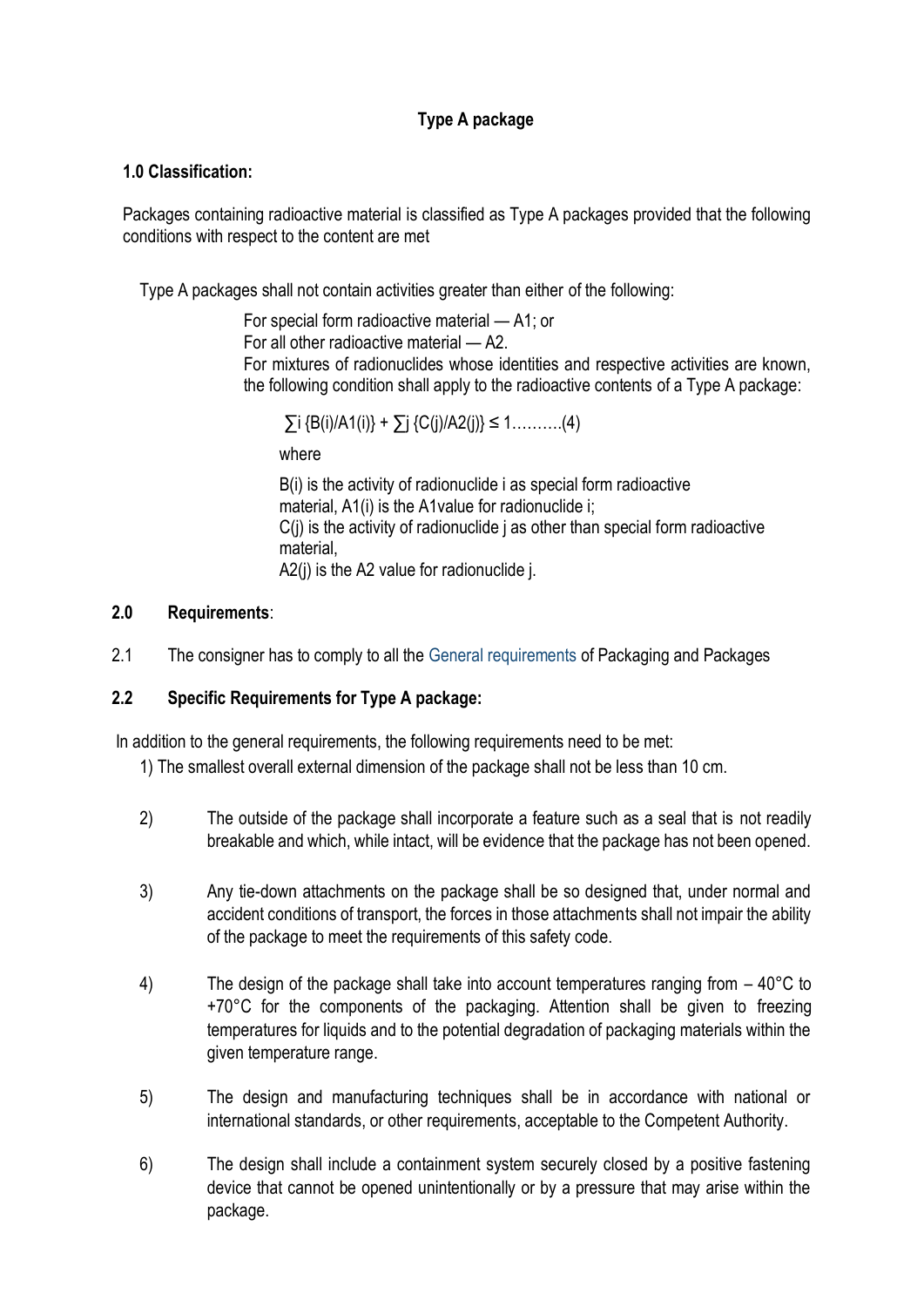- 7) Special form radioactive material may be considered as a component of the containment system.
- 8) If the containment system forms a separate unit of the package, it shall be capable of being securely closed by a positive fastening device that is independent of any other part of the packaging.
- 9) The design of any component of the containment system shall take into account, where applicable, the radiolytic decomposition of liquids and other vulnerable materials and the generation of gas by chemical reaction and radiolysis.
- 10) The containment system shall retain its radioactive contents under a reduction of ambient pressure to 60 kPa.
- 11) All valves, other than pressure relief valves, shall be provided with an enclosure to retain any leakage from the valve.
- 12) A radiation shield that encloses a component of the package specified as a part of the containment system shall be so designed as to prevent the unintentional release of that component from the shield. Where the radiation shield and such component within it form a separate unit, the radiation shield shall be capable of being securely closed by a positive fastening device that is independent of any other packaging structure.
- 13) The package shall be so designed that if it were subjected to the tests for demonstrating ability to withstand normal conditions of transport specified (as 2.3)
	- a) it would prevent loss or dispersal of the radioactive contents;
	- b) or more than a 20% increase in the maximum radiation level at any external surface of the package.

## 2.3 **Tests for Demonstrating Ability to Withstand Normal Conditions of Transport**

Specimens of the package shall be subjected to the free drop test, the stacking test and the penetration test, preceded in each case by the water spray test. One specimen may be used for all the tests, provided that the time interval between the conclusion of the water spray test and the succeeding test shall be such that the water has soaked in to the maximum extent, without appreciable drying of the exterior of the specimen. In the absence of any evidence to the contrary, this interval shall be taken to be 2 h if the water spray is applied from four directions simultaneously. No time interval shall elapse, if the water spray is applied from each of the four directions consecutively.

Water Spray Test: The specimen shall be subjected to a water spray test that simulates exposure to rainfall of approximately 5 cm per hour for at least 1 h.

Free Drop Test: The specimen shall drop onto the target so as to suffer maximum damage in respect of the safety features to be tested:

The height of drop measured from the lowest point of the specimen to the upper surface of the target shall be not less than the distance specified in Table-I for the applicable mass. The target shall be as defined in Safety Code.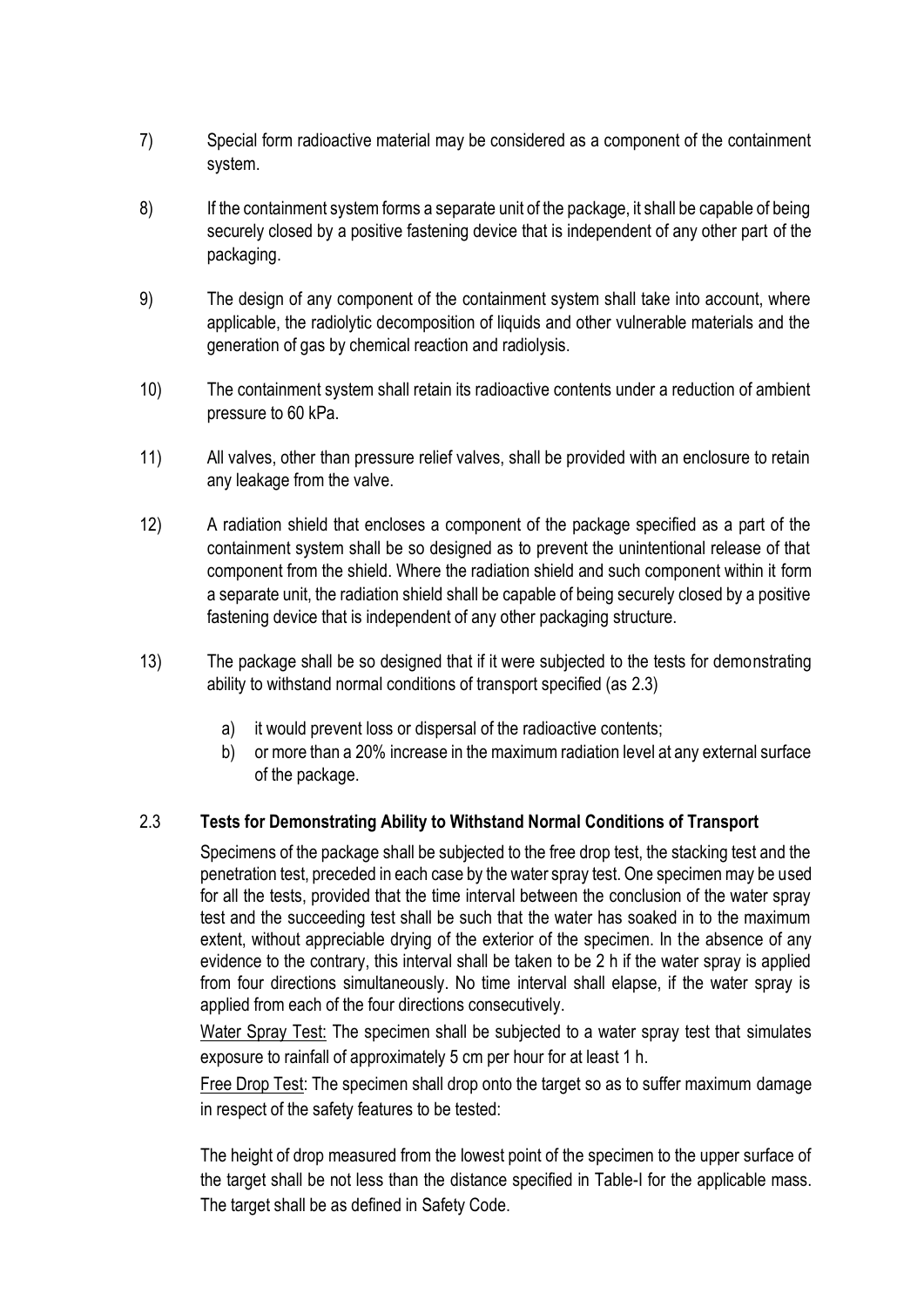For rectangular fibreboard or wood packages not exceeding a mass of 50 kg, a separate specimen shall be subjected to a free drop onto each corner from a height of 0.3 m.

For cylindrical fibreboard packages not exceeding a mass of 100 kg, a separate specimen shall be subjected to a free drop onto each of the quarters of each rim from a height of 0.3m.

## **TABLE-I**

#### **FREE DROP DISTANCE FOR TESTING PACKAGES TO NORMAL CONDITIONS OF TRANSPORT**

| Package Mass (kg)                                                            | <b>Free Drop</b><br>Distance (m) |  |
|------------------------------------------------------------------------------|----------------------------------|--|
|                                                                              |                                  |  |
| Package mass < 5000                                                          | 1.2                              |  |
| 5 000 <package 000<="" 10="" mass<="" td=""><td>0.9</td><td></td></package>  | 0.9                              |  |
| 10 000 <package 000<="" 15="" mass<="" td=""><td>0.6</td><td></td></package> | 0.6                              |  |
| 15 000 <package mass<="" td=""><td>0.3</td><td></td></package>               | 0.3                              |  |

#### *Stacking Test:*

Unless the shape of the packaging effectively prevents stacking, the specimen shall be subjected, for a period of 24 h, to a compressive load equal to the greater of the following:

The equivalent of 5 times the maximum weight of the package. The equivalent of 13 kPa multiplied by the vertically projected area of the package.

The load shall be applied uniformly to two opposite sides of the specimen, one of which shall be the base on which the package would typically rest.

## *Penetration Test***:**

The specimen shall be placed on a rigid, flat, horizontal surface that will not move significantly while the test is being carried out.

A bar 3.2 cm in diameter with a hemispherical end and a mass of 6 kg shall be dropped and directed to fall, with its longitudinal axis vertical, onto the centre of the weakest part of the specimen, so that, if it penetrates sufficiently far, it will hit the containment system. The bar shall not be significantly deformed by the test performance.

The height of drop of the bar measured from its lower end to the intended point of impact on the upper surface of the specimen shall be 1 m.

## **2.3.1 Additional conditions for Type A package with liquids and gases**

1) The design of a package intended for liquid radioactive material shall make provision for ullage to accommodate variations in the temperature of the contents, dynamic effects and filling dynamics.